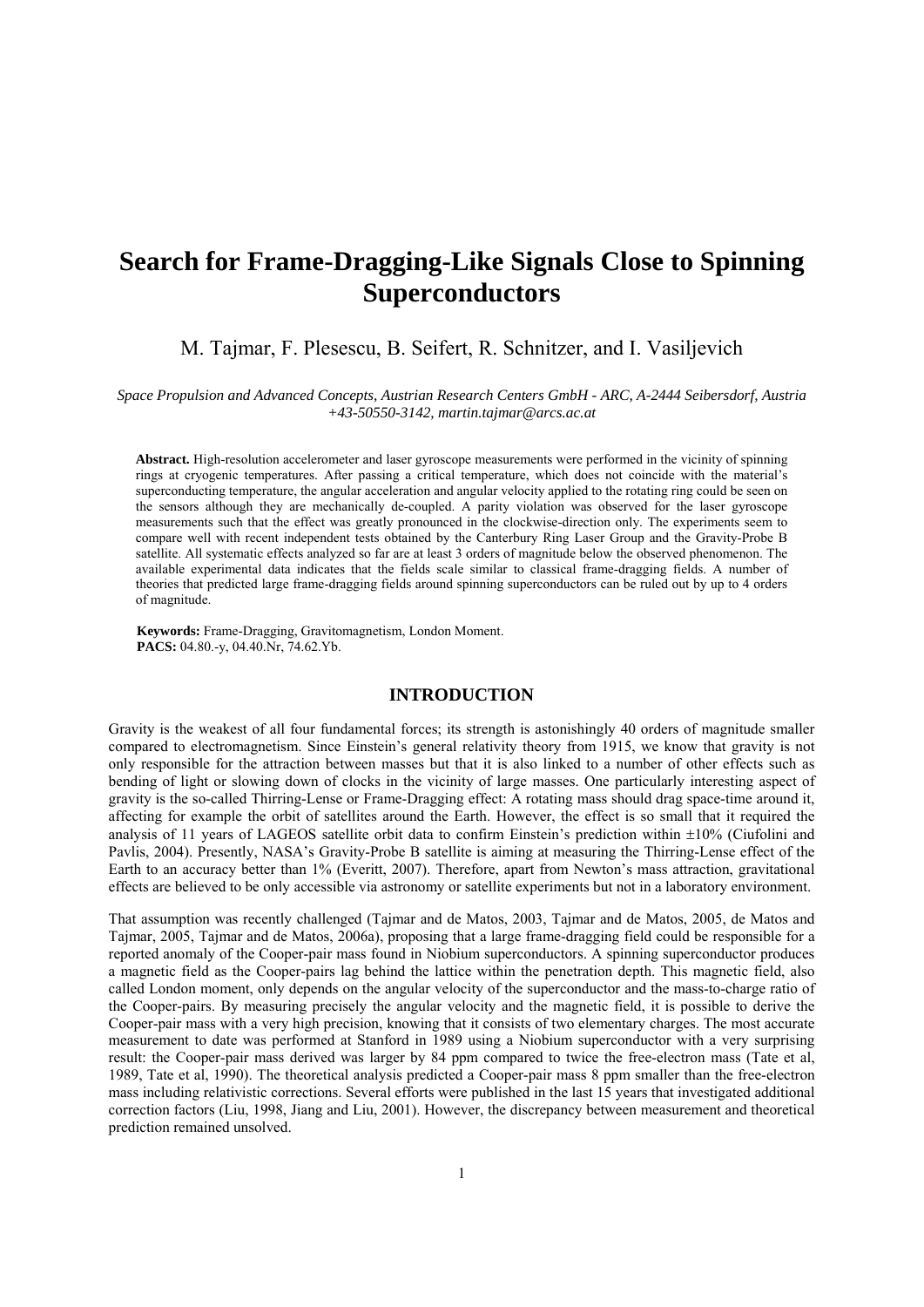Within the classical framework, frame-dragging is independent of the state (normal or coherent) of the test mass. Over the last years, several theoretical approaches were developed that propose significantly amplified non-classical frame-dragging fields for superconductors with respect to normal matter (Tajmar and de Matos, 2006b, Chiao, 2007, Dröscher and Hauser, 2007, de Matos and Beck, 2007). Since 2003, an experimental program was established at the Austrian Research Centers (ARC) to search for such frame-dragging anomalies in the vicinity of spinning masses down to cryogenic temperatures using laser gyroscopes and accelerometers (Tajmar et al, 2006, Tajmar et al, 2007). This paper will give an overview of our experimental setup and the results obtained so far and will compare it with other recent tests performed by the Canterbury Ring Laser Group and the results from the Gravity Probe-B satellite.

### **EXPERIMENTAL SETUP**

The core of our setup is a rotating ring inside a large cryostat. Several rings have been used so far including Niobium and Aluminum to test a classical low-temperature superconductor as well as a non-superconductor material for reference purposes (outer diameter of 150 mm, wall thickness of 6 mm and a height of 15 mm), and a YBCO high-temperature superconductor (outer diameter of 160 mm and wall thickness of 15 mm). The ring can be rotated

using a brushless servo motor or a pneumatic air motor to minimize any electromagnetic influence. According to the theoretical concepts, a framedragging-like field should be produced directly proportional to the superconductor's angular velocity. Another aspect of Einstein's theory is that a time-varying frame-dragging field should give rise to non-Newtonian gravitational fields, also called accelerational frame-dragging. Therefore, any angular acceleration of the superconductor should produce a gravitational field along the ring's surface. A short illustration of the expected fields around the rotating superconductor is shown in Fig. 1. Laser gyroscopes and low-noise accelerometers can be used to detect those frame-dragging fields if they are rigidly fixed to avoid any mechanical movement.



**FIGURE 1.** Gravitomagnetic and Gravitoelectric Field Generated by a Rotating and Angularly Accelerated Superconductor.

The experimental setup is illustrated in Fig. 2. The motor and the superconductor assembly are mounted on top and inside a liquid helium cryostat respectively, which is stabilized in a 1.5 t box of sand to damp mechanical vibrations induced from the rotating superconductor. The accelerometers and gyros are mounted inside an evacuated chamber made out of stainless steel, which acts as a Faraday cage and is directly connected by three solid shafts to a large structure made out of steel that is fixed to the building floor and the ceiling. The sensors inside this chamber are thermally isolated from the cryogenic environment due to the evacuation of the sensor chamber and additional MLI isolation covering the inside chamber walls. Only flexible tubes along the shafts and electric wires from the sensor chamber to the upper flange establish a weak mechanical link between the sensor chamber and the cryostat. This system enables a very good mechanical de-coupling of the cryostat with the rotating superconductor and the sensors even at high rotational speeds. A minimum distance of at least 5 mm is maintained between the sensor chamber and all rotating parts such as the motor axis or the rotating sample holder. In order to obtain a reliable temperature measurement, a calibrated silicon diode (DT-670B-SD from Lakeshore) was installed directly inside each rotating ring. A miniature collector ring on top of the motor shaft enabled the correct readout even during high speed rotation. Two temperature fixpoints enabled a temperature calibration during each run: the liquid helium temperature of 4.2 K and the evaluation of the critical temperature of the superconductor using the field coil. When the superconductor was cooled down, the field coil was switched on with a field below the critical field strength from the superconductors used. A Honeywell SS495A1 solid state Hall-sensor was installed inside the sensor chamber. Initially, the superconductor acted as a magnetic shield. But when the superconductor passed  $T_c$ , the magnetic field from the coil was recorded on the Hall sensor. At this point in time, the temperature read-out from the silicon diode must then correspond to the critical temperature.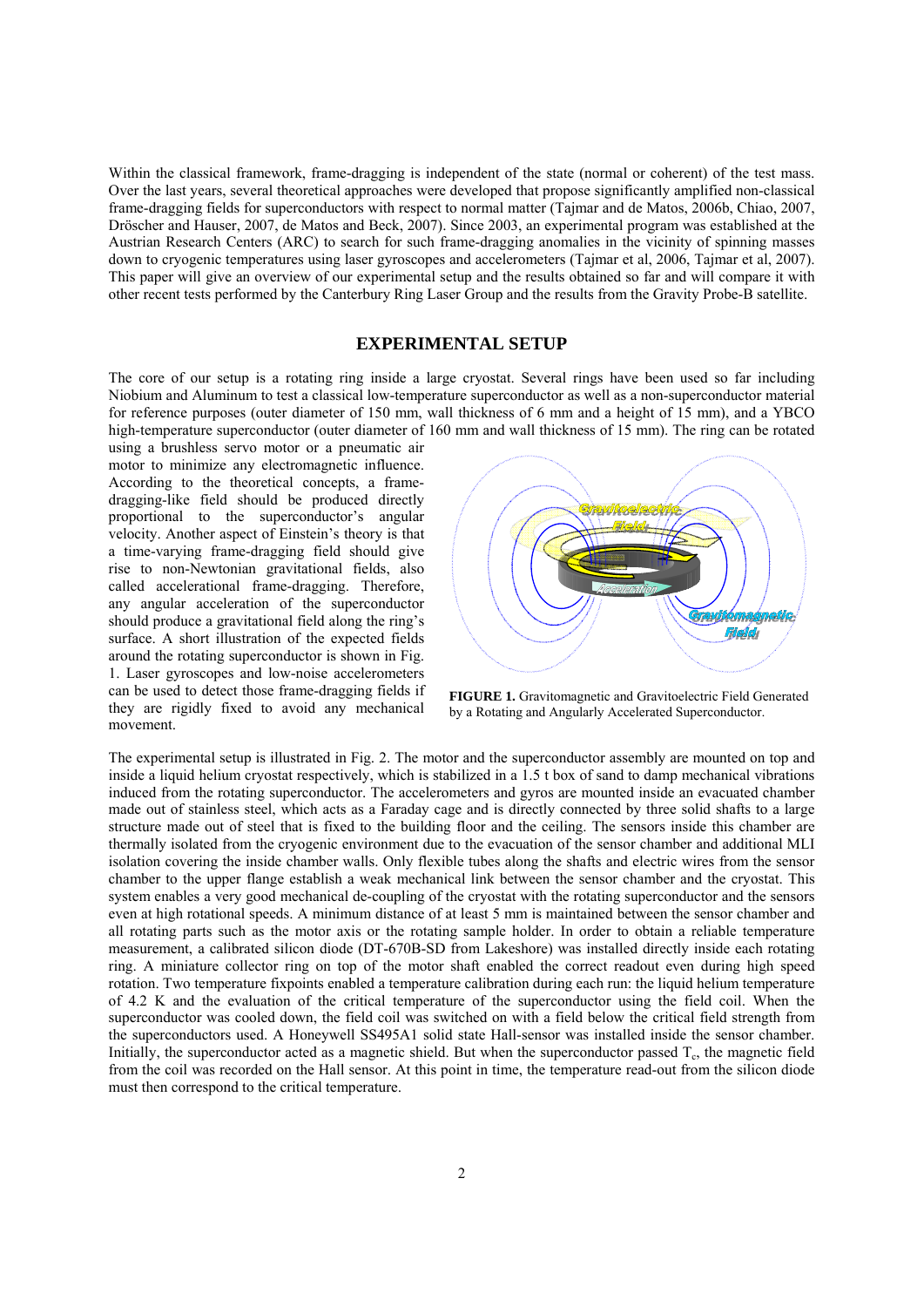The sample rings are glued inside an aluminum sample holder using STYCAST cryogenic epoxy. The bottom plate of the sample holder is made out of stainless steel as well as the rotating axis. In general, only non-magnetic materials were used throughout the facility, only the bearings are partly made out of steel with a non-negligible magnetic permeability.



 **(a)** Schematic Setup. **(b)** Facility in the Lab at the Austrian Research Centers.

**FIGURE 2.** Experimental Setup.

The sensor-chamber can be equipped with accelerometers, gyros, temperature sensors and highly sensitive magnetic field sensors (based on the Honeywell HMC 1001 with 0.1 nT resolution). All sensors are mounted on the same rigid mechanical structure fixed to the upper flange. Each sensor level (In-Ring, Above-Ring and Reference) is temperature controlled to 25°C to obtain a high sensor bias stability. Trade-offs between different sensors can be found in (Tajmar et al, 2006).

## **ACCELEROMETER MEASUREMENTS**

After a survey on commercially available accelerometers, we decided to use the Colibrys Si-Flex SF1500S due to its low noise of 300 ng. $Hz^{-0.5}$ , small size and low sensitivity to magnetic fields which we evaluated as  $5\times10^{-4}$  g/T (expressing the acceleration in the unit of the Earth's standard acceleration). Using only the air motor, the magnetic fields inside the sensor chamber were always below 1  $\mu$ T at maximum speed (originating from the rotating bearings). Therefore any magnetic influence is less than 1 ng and thus well below the sensor's noise level. The biggest systematic effect found is the so-called vibration rectification, a well known effect common to all MEMS accelerometers (Christel et al, 1991). Due to nonlinearities in the response of the pendulum, an anomalous DC offset appears when the sensor is exposed to vibration although the time average of the vibration of zero. Such vibrations are present due to the acoustic noise from the bearings as well as from the helium evaporation. Fortunately, the vibration rectification always leads to negative DC offsets independent of the angular speed orientation. By alternating between clockwise and counter-clockwise rotations and subtracting both signals, the



**FIGURE 3.** Accelerometer Insert for Sensor Chamber in Curl Configuration.

anomalous DC offset can be eliminated and any real signal remains. A further improvement is to mount several sensors along the rings surface ("curl configuration") as shown in Fig. 3. This allows to further reduce sensor offsets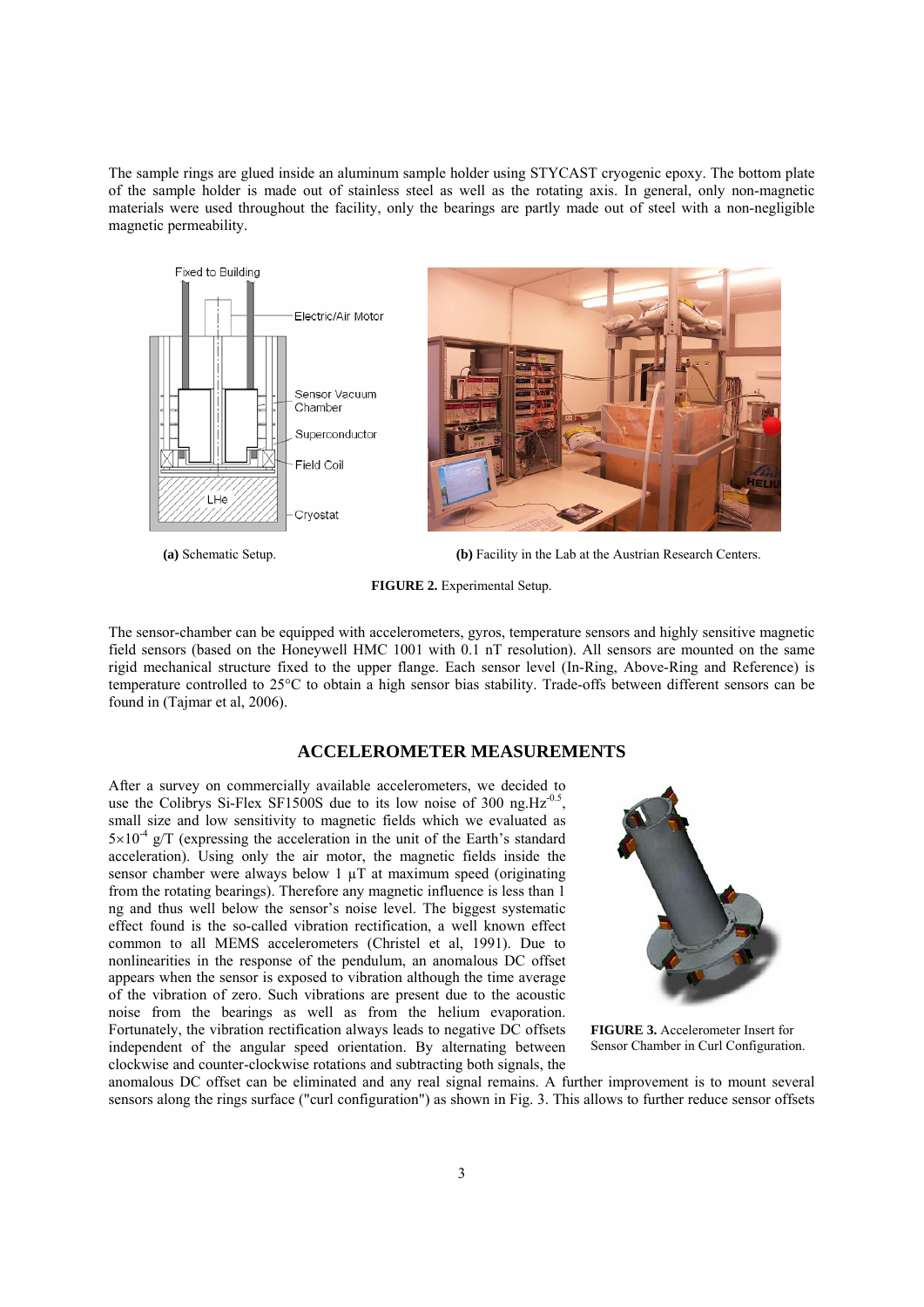and to increase the number of measurements. The accelerometer setup is described in more detail in (Tajmar et al, 2006). The accelerometers were read out using Keithley 2182 Nanovoltmeters with a measurement rate of 10 Hz.

Many tests were carried out in the time frame from 2003-2006 to reduce the noise level on the sensors and to obtain an optimum mechanical de-coupling between the sensor chamber and the rotating parts of the facility (Tajmar et al, 2006, Tajmar et al, 2007). At the end we achieved a ground noise level on the sensors of a few  $\mu_{\rm g_{rms}}$  while the ring was at rest and 20  $\mu$ g<sub>rms</sub> when the ring was rotating. The noise level did not steadily increase with rotational speed but strongly increased above a speed of 350 rad.s<sup>-1</sup> (a resonance peak appeared at a speed of 400 rad.s<sup>-1</sup>). In the final analysis, all sensor signals above this speed were therefore damped by a factor of 5. Using signal averaging over many profiles, the accuracy could be even further reduced.

The high accuracy tests were carried out using the Niobium ring. After the reduction of all vibration offsets, a signal above the noise level still remained when the ring was cooled down close to LHe temperature. An example is shown in Fig. 4 with the signal averaged plots from the in-ring position for the acceleration field and the applied angular acceleration to the ring. The difference between the temperature range in which the Niobium is superconducting  $(g/\omega = -2.26\pm 0.3\times 10^{-8} \text{ g} \cdot \text{rad}^{-1} \cdot \text{s}^2)$  and normal conducting  $(g/\omega = -1.24\pm 1\times 10^{-9} \text{ g} \cdot \text{rad}^{-1} \cdot \text{s}^2)$  is clearly visible. Also the correlation between measured acceleration and applied acceleration is good  $(0.78)$  but for the first peak only, the second sensor peak seems to precede the applied acceleration for 0.2 s and is less correlated. The signals were obtained in a differential configuration, i.e. the signals from the reference position were subtracted from the in-ring values. That is done to remove any mechanical artifacts, such as a real sensor chamber movement, and to reduce the noise level.



**FIGURE 4.** Signal Averaged In-Ring Sensor Data (■) Versus Applied Angular Acceleration (Δ).

If an angular acceleration of 1500 rad.s<sup>-1</sup> is applied to the superconducting ring, the tangential accelerometers show a counter-reaction of about 30 µg. What is the origin of these signals? The most important systematic error could still be the vibration rectification as also the helium evaporation is greatly contributing to the noise environment below 10 K. If the vibration sensitivity varies over the sensors, then our subtraction strategy in the curl configuration and also the subtraction of the reference position could maybe lead to false signals. Therefore, it was decided to further investigate this phenomenon using laser gyroscopes which are much less sensitive to vibration.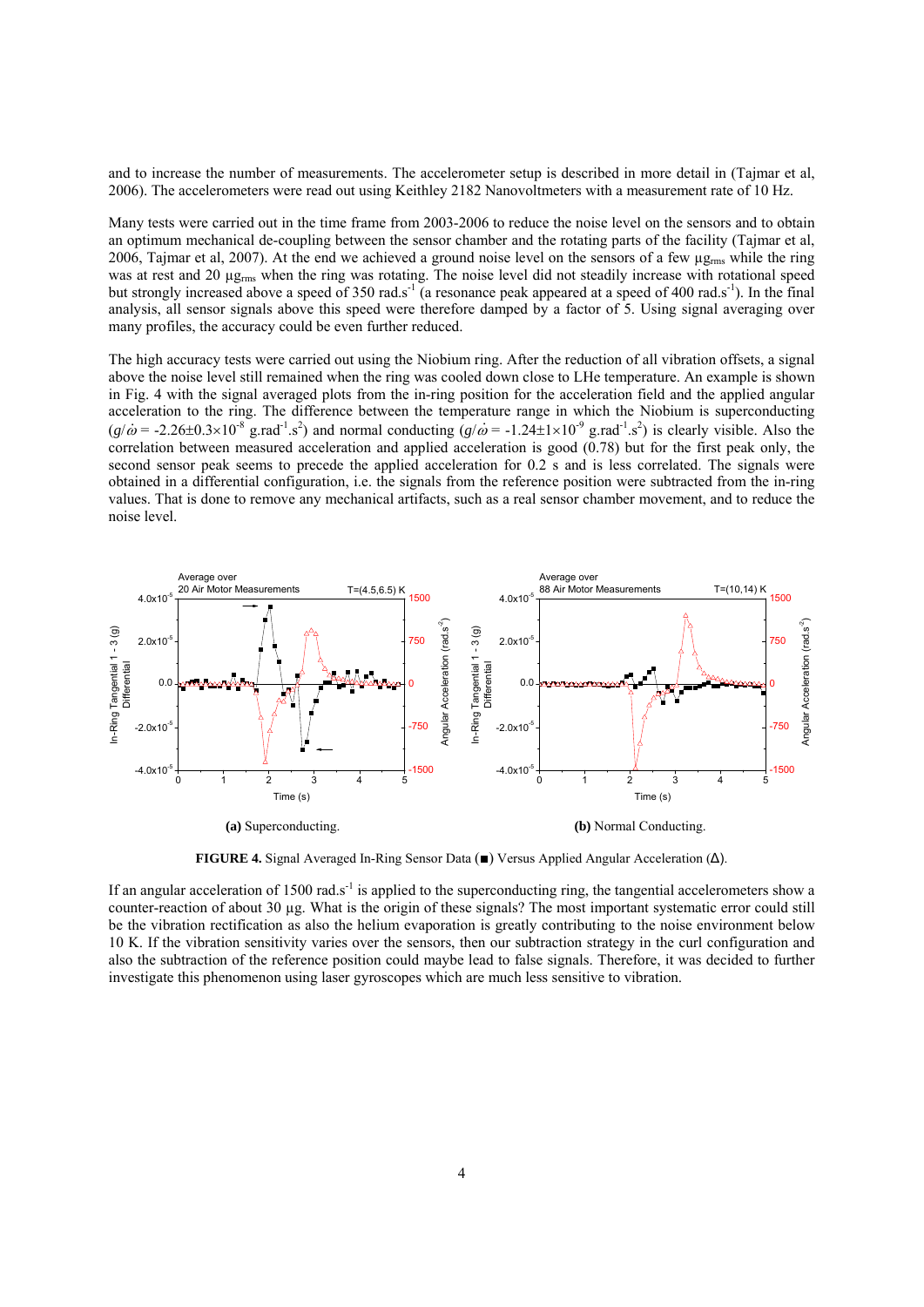## **LASER GYROSCOPE SETUP**

## **Gyro Measurements**

Our requirements for the laser gyroscope include a low random angle walk (RAW), good bias stability and a high resolution, as well as a small size to fit in our sensor chamber. We therefore selected the KVH DSP-3000 fiber optic gyroscope that also features a digital output, which is much less affected by the electromagnetic environment compared to analog signals. It has a RAW of  $2\times10^{-5}$  rad.s<sup>-1</sup> and a resolution of  $1\times10^{-7}$  rad. Laser gyros are sensitive to magnetic fields due to the Faraday effect. We found values ranging from  $2 - 0.5$  rad.s<sup>-1</sup>.T<sup>-1</sup> depending on the gyro's axis. Since we measured maximum magnetic fields during rotation in the order of hundreds of nT, we decided to put each laser gyro into a  $\mu$ -metal shielding box to further reduce magnetic influence. This reduced the maximum sensitivity to  $0.04$  rad.s<sup>-1</sup>.T<sup>-1</sup>. At maximum speed, the magnetic influence is therefore below the gyro's resolution. However, due to the magnetic influence, the field coil must be off during the measurements as this can otherwise introduce sensor offsets when the superconducting ring passes  $T_c$ . This actually caused wrong signals in our first reported preliminary data (Tajmar et al, 2007). However, as these values were used to estimate the mechanical artifacts, the overestimated values gave a correct upper limit.

The gyro setup is illustrated in Fig. 5 showing the sensors inside the open vacuum chamber. Four gyros are mounted in three positions and two are mounted above the rotating ring (one showing up and one down to investigate any offset problems similar to the accelerometers). The axial distance from the top ring surface to the middle of each gyro position is 45.8 mm, 92.8 mm and 220.8 mm respectively. All sensors are mounted at a radial distance of 53.75 mm.

Due to the reduced vibration sensitivity, the following analysis was done without subtracting between alternating speed orientations or automatic subtraction between signals close to the spinning rings and the reference sensors. The gyro outputs for all three positions (reference, middle and above) using Niobium, Aluminum and YBCO samples with respect to the applied angular velocity of the rings is shown in Figs. 6 and 7. All profiles were recorded at an average temperature between 4 and 6 Kelvin. For reference purposes, we also removed the sample ring holder with the bottom plate but leaving the axis, bearings and motor assembly unchanged. The result is shown in Fig. 7b. The



**FIGURE 5.** Laser Gyroscope Setup – Open Sensor Chamber (Outer Chamber Wall Removed for Illustration) and Rotating Ring with Sample Holder on Bottom.

above position (LG 3-4) was obtained by subtracting the two above-ring gyros from each other due to their alternating orientations. That should eliminate any signal offsets if present. During each experimental test, more than 1000 profiles could be measured. Therefore, we were able to usually average over more than 20 profiles in every 2 K interval thus increasing statistical confidence.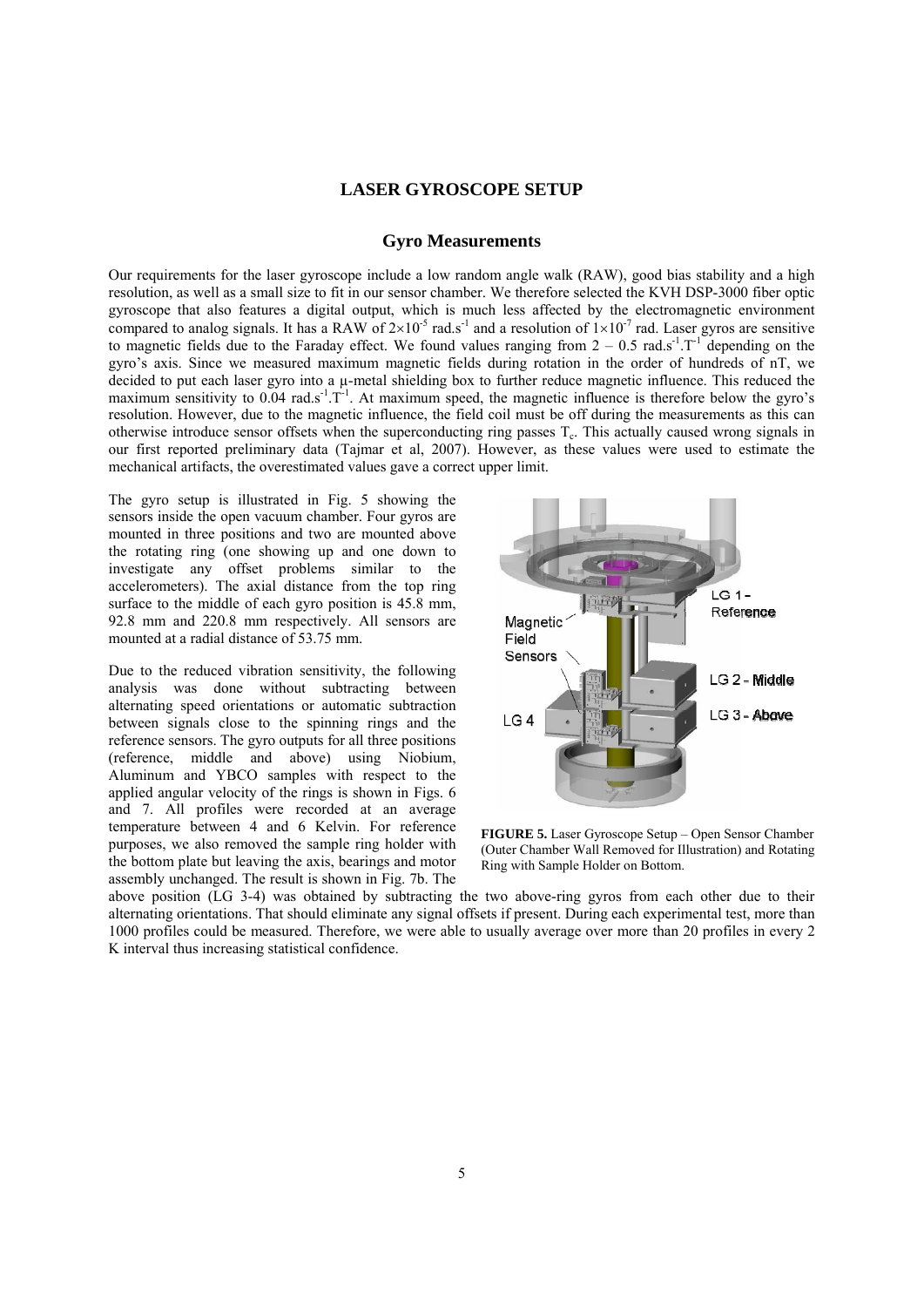

**FIGURE 6.** Laser Gyro Output for Niobium, Aluminum and YBCO Versus Applied Angular Velocity (Δ) between a Temperature of 4-6 Kelvin.



**FIGURE 7.** Laser Gyro Output for Niobium, Aluminum and YBCO (a) and without Sample Holder (b) versus Applied Angular Velocity  $(\Delta)$  between a Temperature of 4-6 Kelvin.

The results are very surprising. First, the gyro outputs show a parity violation. Indeed, the gyro follows the applied angular velocity, but only if the ring is rotated in clockwise orientation. In order to check for any signal processing systematic, we cooled the YBCO sample down to 4.2 K and performed 40 successive clockwise rotations – and the gyro effect could always be measured. Then we cooled down again to 4.2 K and performed 40 successive counterclockwise rotations – but any effect was an order of magnitude reduced compared to the clockwise rotation effect.

Second, YBCO gave the strongest signals while Niobium and Aluminum had similar responses to the applied angular velocity. Aluminum has a  $T_c$  of 1.2 K and is therefore not superconductive at liquid helium temperatures. Therefore, the sample holder was made out of Aluminum as no signal contribution was expected from that material (the same applies to the stainless steel plate at the bottom). The difference of the YBCO sample with respect to the other ones is that the YBCO ring has a larger wall thickness (15 mm versus 6 mm) and that the outer diameter of the sample holder is also slightly larger (165 mm versus 160 mm). As the effect vanishes when the sample holder is removed, the observed gyro responses must be related to the sample holder and its sample rings.

Third, the effect does not decay as one would expect from a dipolar field distribution. The reference position in fact even gives the highest signal responses while the above and middle positions have similar values. Of course, we have to keep in mind that the laser gyro averages only the z-component of any present field over a large 89x48 mm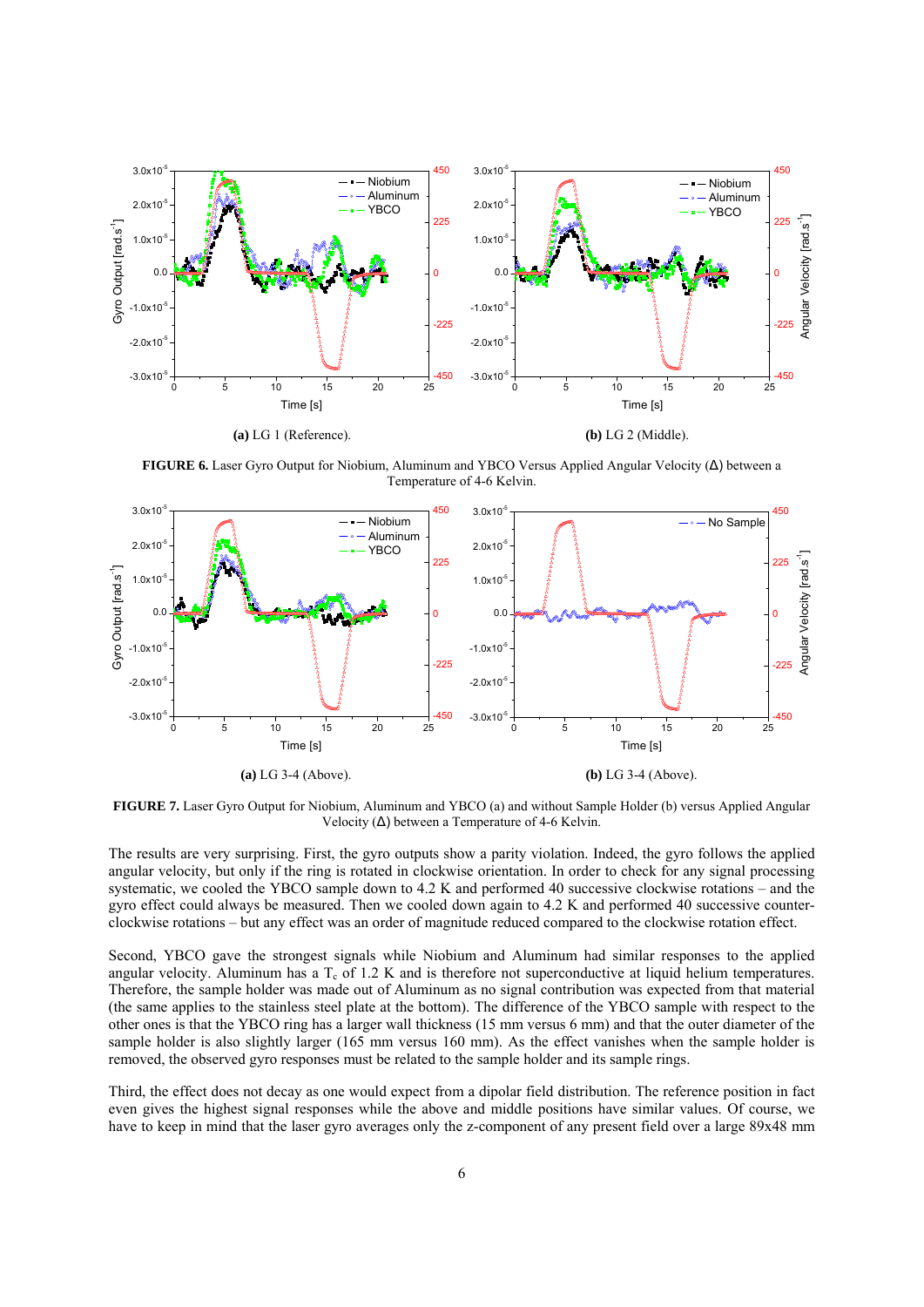area (more specifically, the fiber coil has an elliptic shape) and it is therefore impossible to derive a field distribution using these measurements. Nevertheless, one would have expected that the field decays over distance if the source is the spinning ring. It is important to note that for the case of the above-ring gyros, if the gyro's orientation is flipped, also the effect sign flips and the effect is only present for the same clockwise-rotating of the spinning ring. The measurement also tells us that the effect is at least rotationally symmetric.

And fourth, the gyro responses do not correlate with the accelerometer measurements if one assumes the standard induction law. Any parity violation was not visible as the accelerometer measurements were always done subtracting the alternating speed profiles from each other in order to eliminate the anomalous DC offsets from the vibration rectification. From the induction law, the Niobium signals should be higher by a factor of about 100. Assuming the validity of the gyroscope measurements, that means that either the accelerometer measurements are vibration artifacts or the standard induction law does not apply. That could be explained by the breakdown of the usual weak-field approximation used to derive the Maxwell-like equations out of general relativity. Also, new theoretical concepts actually predict that the acceleration-induced effect is stronger by about two orders of magnitude compared to the gyro response as observed in our measurements (de Matos and Beck, 2007). However, the measurements so far already rule out our initial theoretical approach that modeled the effect as proportional to the ratio between the matter densities in the coherent state with respect to the lattice (Tajmar and de Matos, 2006b).

The ratio of the above gyro versus angular velocity response for clockwise rotation with respect to temperature for Niobium, Aluminum and YBCO is shown in Fig. 8. It is interesting to see that the effect occurs below a critical temperature that does not coincide with the superconducting temperature of the materials. For Niobium and Aluminum, the critical temperature is about 16 K whereas for YBCO it is close to 32 K. Apart from the value at 4 K, the Niobium curve is above Aluminum by about  $1\times10^{-8}$ . The YBCO curve is quite constant below 32 K until the Aluminum critical temperature at 16 K. It seems like the effect of Aluminum adds then to the YBCO curve. So either Aluminum does indeed produce an effect and therefore contributes to Nb and YBCO due to the Al sample holder material, or Aluminum provides a reference case due to the vibration environment that leads to gyro sensor offsets. If the Aluminum



**FIGURE 8.** Variation of Above Ring Gyro Output versus Angular Velocity with Temperature (for Clockwise Rotation).

part is removed from the curves, than YBCO has a more or less constant coupling factor of  $2.2 \times 10^{-8}$  below 32 K and Niobium  $1.6\times10^{-8}$  below 16 K.

## **Systematic Effects**

#### *Electromagnetic Fields*

The sensors are inside an evacuated vacuum chamber, which is grounded and acts as a Faraday cage. The supply voltages for the gyros are generated and stabilized inside the vacuum chamber. Moreover, the gyro output is digital, which greatly eliminates possible electromagnetic interference of the signals along their transmission to the computer. From the magnetic sensitivity, an induced coupling factor of  $4\times10^{-11}$  has been measured, which is 3 orders of magnitude below the observed effect. In addition, gyro measurements were done with and without µ-metal shielding of the gyros with very similar results. Therefore, the explanation of the observed effects due to electromagnetic effects is very unlikely.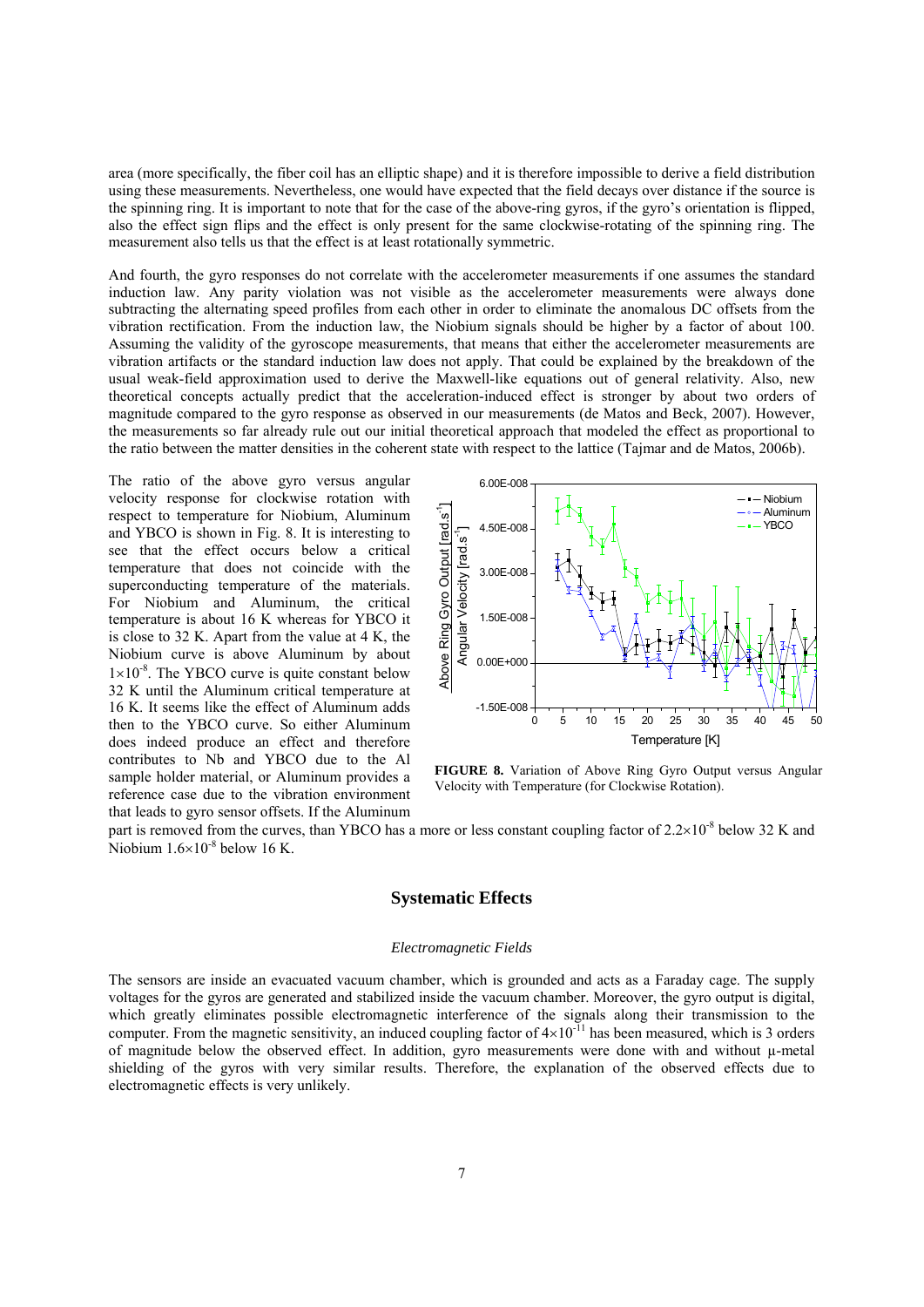#### *Pressure Effect*

The rotation of the ring causes a strong evaporation of the liquid helium. This pressure increase can maybe tilt or turn the vacuum chamber and cause sensor offsets. We investigated the pressure increase of the helium gas in the cryostat by mounting a Keller PA-23 pressure transmitter on the top of the facility. After filling up of the facility with liquid helium, the first profile caused a peak pressure increase of 100 mbar as some liquid was evaporated due to the stirring of the rotating ring. All successive profiles showed no change in the pressure within the sensor resolution of 3 mbar. As a worst-case scenario, we simulated the pressure increase using compressed air that was connected to the liquid helium line at room temperature. Instead of running the motor, the pressure was increased during each profile until the sensor measured the 100 mbar. The result is shown in Fig. 9. No gyro response other than the usual noise is



**FIGURE 9.** Gyro Output Versus Pressure.

seen during the pressure increase. Therefore, the pressure increase due to liquid helium expansion cannot lead to the observed effects and especially no parity violation.

#### *Vibration Offsets*

Although the manufacturer noted no vibration sensitivity, we performed a dedicated test by putting the gyro on a table next to a shaker table. We were indeed able to produce a vibration offset but only using very large amplitudes at a frequency of 60 Hz, which is similar to the frequencies of the air motor at maximum speed as shown in Fig. 10. This offset was always negative and it was sensitive to the orientation of the sensor axis on the shaker table. We found out that the vibration offset was only present when the gyro's axis was pointing to the  $Z$ + or  $X$ + direction  $(Z^{+}$  gave the strongest response). The difference between the two directions is also evident in Fig. 10. Pointing the gyro's in the Y direction showed no vibration offsets other than noise. The magnitude of the vibration offset was directly related to the amplitude of the vibration. When the amplitude was reduced so that the noise of the gyro's



**FIGURE 10.** Gyro Output Versus Vibration.

output did not increase during the vibration, the vibration offset vanished below detectability ( $\leq 2\times10^{-6}$  rad.s<sup>-1</sup>).

During all gyro measurements, no increase in the noise level of the gyros was detected during the ring's rotation similar to the case as described above. The measured gyro's response to the ring's rotation was positive and not negative as the vibration offsets. The same signal with alternating sign was also measured by flipping the gyro's orientation axis as in the case of LG3 and LG4 which would not be possible with the vibration offsets. Also the difference between the YBCO and Nb/Al rings as well as the parity violation cannot be explained. Therefore, the explanation of our gyro results as vibration offsets is not likely – but it is the most important error source that has to be further analyzed since the real noise environment is more complex than the signals produced from the shaker table.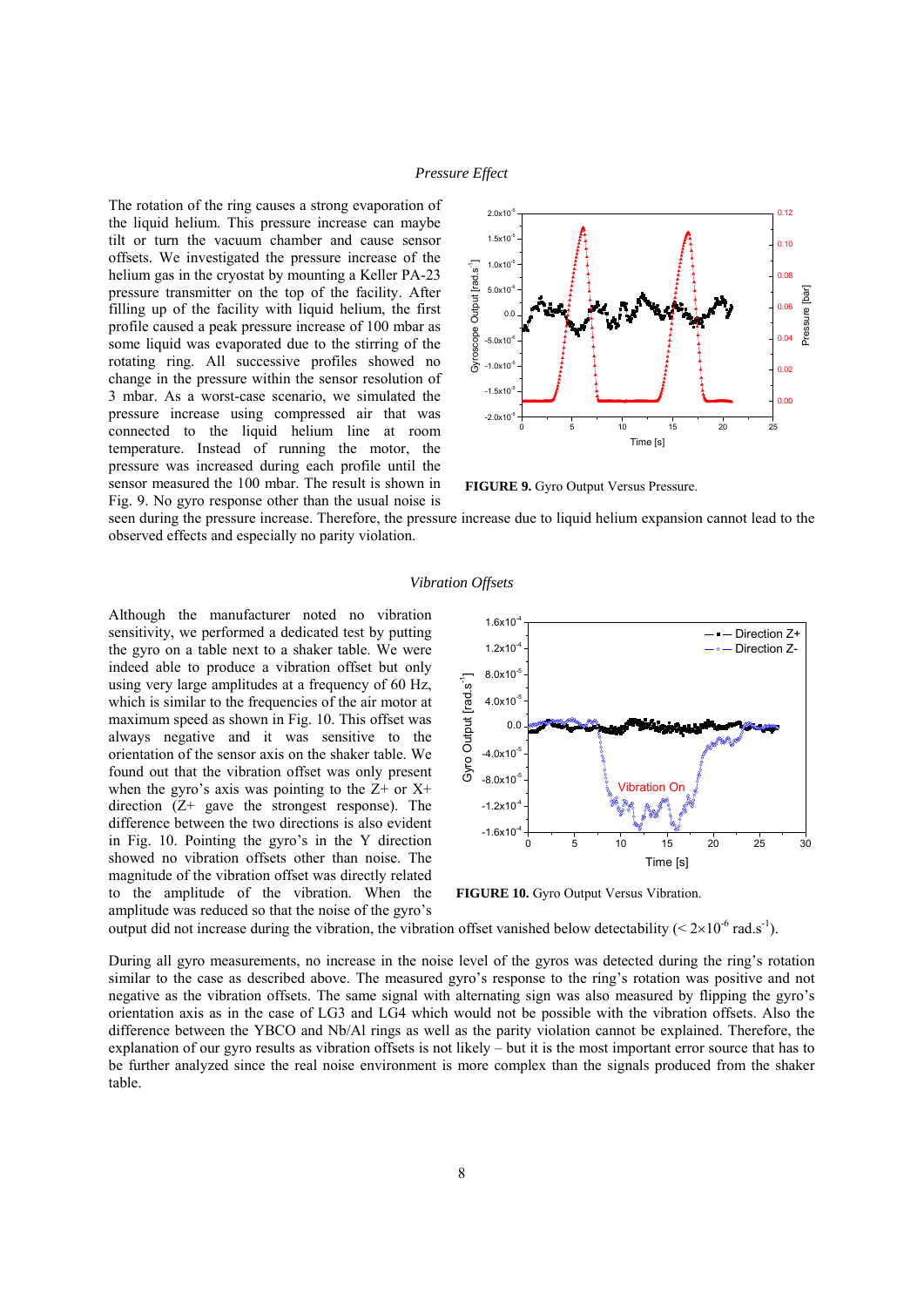#### *Sensor Tilting*

Due to the helium gas flow, the sensor chamber might be tilted. Since the gyro measures the Earth's rotation, tilting of the sensors can induce a false signal due to the different offset from the Earth's measurement. Assuming a tilting angle  $\alpha$ , the offset can be expressed as

$$
\text{Offset} = \text{Offset}_{\text{Earth}} \cdot [\sin(\text{latitude}) - \sin(\text{latitude} + \alpha)] \quad . \tag{1}
$$

Therefore, in order to get offsets in the gyro's signal similar to the observed effects, a tilting angle of at least 20° is necessary with Offset $_{Earth}$ =73×10<sup>-6</sup> rad.s<sup>-1</sup> and a latitude of 48°. It is impossible that the sensor chamber tilted by as much as 20° during each profile. This artifact can be therefore ruled out.

#### *Mechanical Friction*

During the rotation of the ring, there is a 5 mm gap with helium gas between the sample holder and the sensor vacuum chamber. Since the viscosity of helium gas at 5 K is an order of magnitude below the viscosity of air at room temperature (Keller, 1957), mechanical friction from the rotating helium gas cannot explain the observed effects as the effect only occurs when passing through a critical cryogenic temperature. Nevertheless, we shall

examine the order of magnitude from such friction effects. We therefore built a finite element model of the sensor chamber with its connecting rods using ANSYS as shown in Fig. 11. The force on the bottom of the sensor chamber from the rotating gas can be calculated using Stoke's law as

$$
F_{\text{Stokes}} \cong \eta \cdot \frac{A \nu}{\Delta x} \quad , \tag{2}
$$

where  $\eta$  is the viscosity, *A* the area, *v* the velocity of the gas and Δ*x* the gap between the rotating ring and the sensor chamber. Using our geometry we obtain a maximum friction force on the bottom of the sensor chamber of about 1 mN at maximum speed. Using the finite element model, this force leads to a drilling of the sensor chamber assembly of  $5\times10^{-8}$  rad. The upper limit false coupling factor from friction is therefore  $5\times10^{-11}$ , which is three orders of magnitude below the observed effects similar to the magnetic sensitivity.



**FIGURE 11.** Finite-Element Analysis of Sensor Chamber and Connecting Rods Drilling.

#### **Discussion**

The effects and the analysis so far lead to the following possible interpretations:

- 1. The effects are real: A frame-dragging-like signal was detected from spinning rings at cryogenic temperatures. The effect occurs below a critical temperature which does not coincide with the superconducting temperature of the rings. The strength of the effect depends on the material of the ring. The coupling factor of the observed effect with respect to the applied angular velocity is in the range of  $3-5\times10^{-8}$ . We observed a parity violation, such that the effect is dominant in the clockwise rotation (when looking from above) in our laboratory setup. No classical or systematic explanation has been found so far for the observed effects. The field expansion is not clear at the moment and needs further investigation.
- 2. The reference signal has to be subtracted from the measurements due to sensor chamber movements: The coupling factor is then reduced to about  $1.3\times10^{-8}$ . Now it is less clear if the effect's origin could be indeed related to superconductivity because Nb still shows a signal but Al does not as shown in Fig. 12 (they have the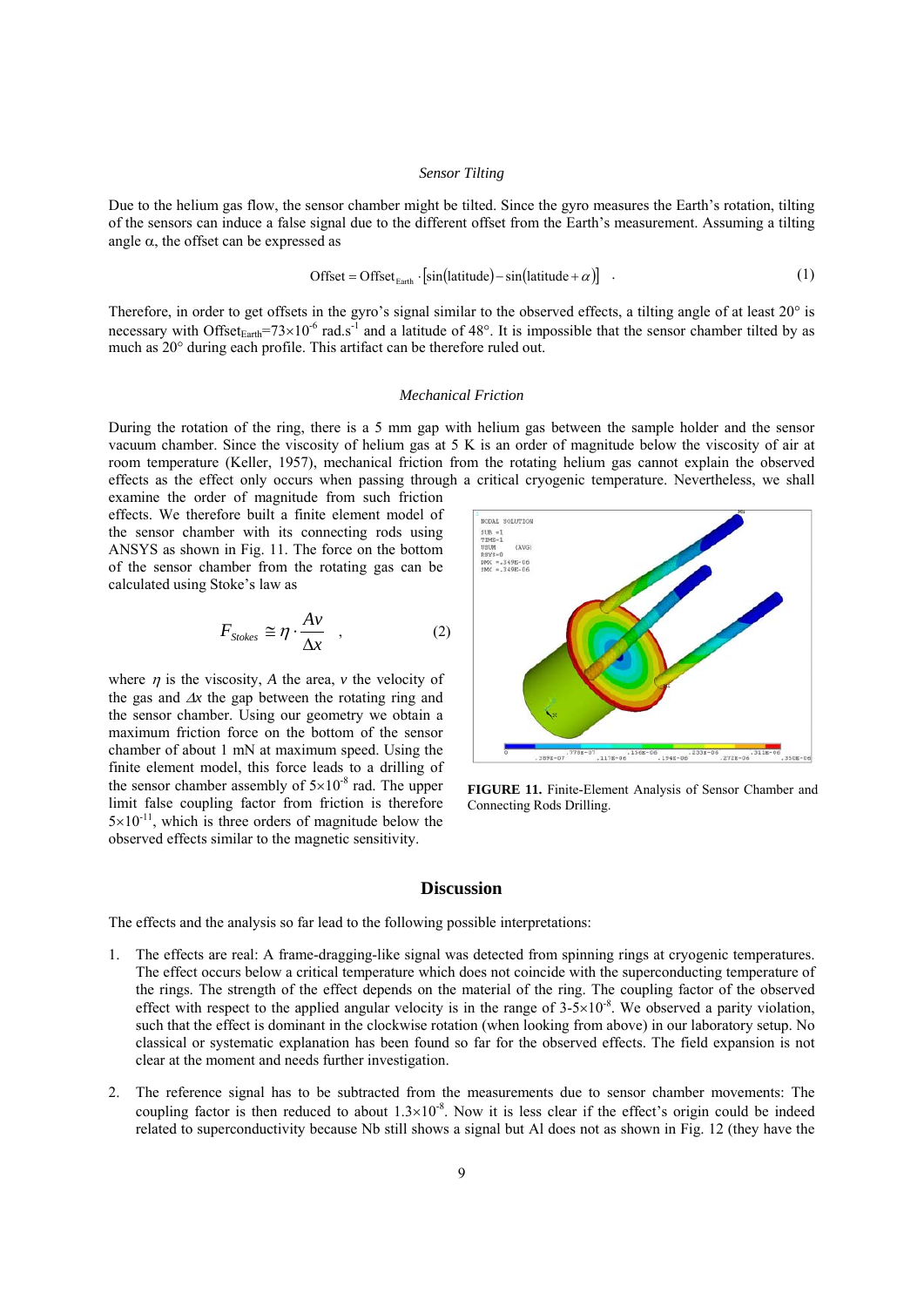same sample holder dimensions). Nevertheless, the critical temperature for the effect is different than the superconducting critical temperature. Also in this case, parity violation is observed.

- 3. Aluminum is the reference case which has to be subtracted from the measurements: The vibration environment from the helium gas expansion causes sensor offsets. Since aluminum is not a superconductor, this material can be considered the reference case which has to be subtracted from the results. As discussed above together with Fig. 8, the coupling factor for Nb is then reduced to  $1.6 \times 10^{-8}$  and for YBCO to  $2.2 \times 10^{-8}$ . The effect is now indeed related to superconductivity, however as in the cases discussed above, the critical temperature does not coincide with the superconducting temperature. We still observe a parity violation.
- 4. All signals are false due to systematic effects: Of course this may still be a possibility. The strongest indication is that the signals do not decay over the three positions measured. As this looks like giving room to facility artifacts, it could be also possible that the field is propagating along the spinning motor axis. All systematic effects analyzed so far contribute to less than 3 orders of magnitude to the observed effects. Only vibration effects may still contribute to the gyro output but they seem unlikely to explain all different aspects of the effect such as parity violation and the dependence on the ring material.

Since the systematic effects analyzed so far are below the laser gyro measurement accuracy and therefore cannot account for our measurements, we suggest that the first interpretation is correct. That in turn puts severe limits on theoretical models that were proposed to predict frame-dragging fields generated by superconductors as the phenomenon that we observe is apparently not related to superconductivity and shows a parity violation.



**FIGURE 12.** Above Laser Gyro Output Minus Reference (LG3-4 – LG1) Versus Applied Angular Velocity (Δ) between a Temperature of 4-6 Kelvin.

## **COMPARISON WITH OTHER EXPERIMENTS**

In order to determine if our results are indeed genuine or facility artifacts, it is important to compare them with other experiments and to check for consistency. Fortunately, at least two similar experiments are available that can be used for such a comparison: a recent test of a spinning lead superconductor close to the world's largest ring laser gyroscope (Canterbury Ring Laser Group) and the Gravity-Probe B satellite using spinning superconducting gyroscopes to detect Earth's frame dragging field. Due to differences between the experiments, models are necessary for such a comparison to extrapolate our results to the other setups. In addition to the different models that were already proposed (Tajmar and de Matos, 2006b, Dröscher and Hauser, 2007, de Matos and Beck, 2007), we will follow a phenomenological approach assuming that the fields detected are an amplification of classical framedragging fields without linking it to superconductivity. After passing a critical temperature, the classical framedragging fields  $B_{g0}$  are enhanced using the simple expression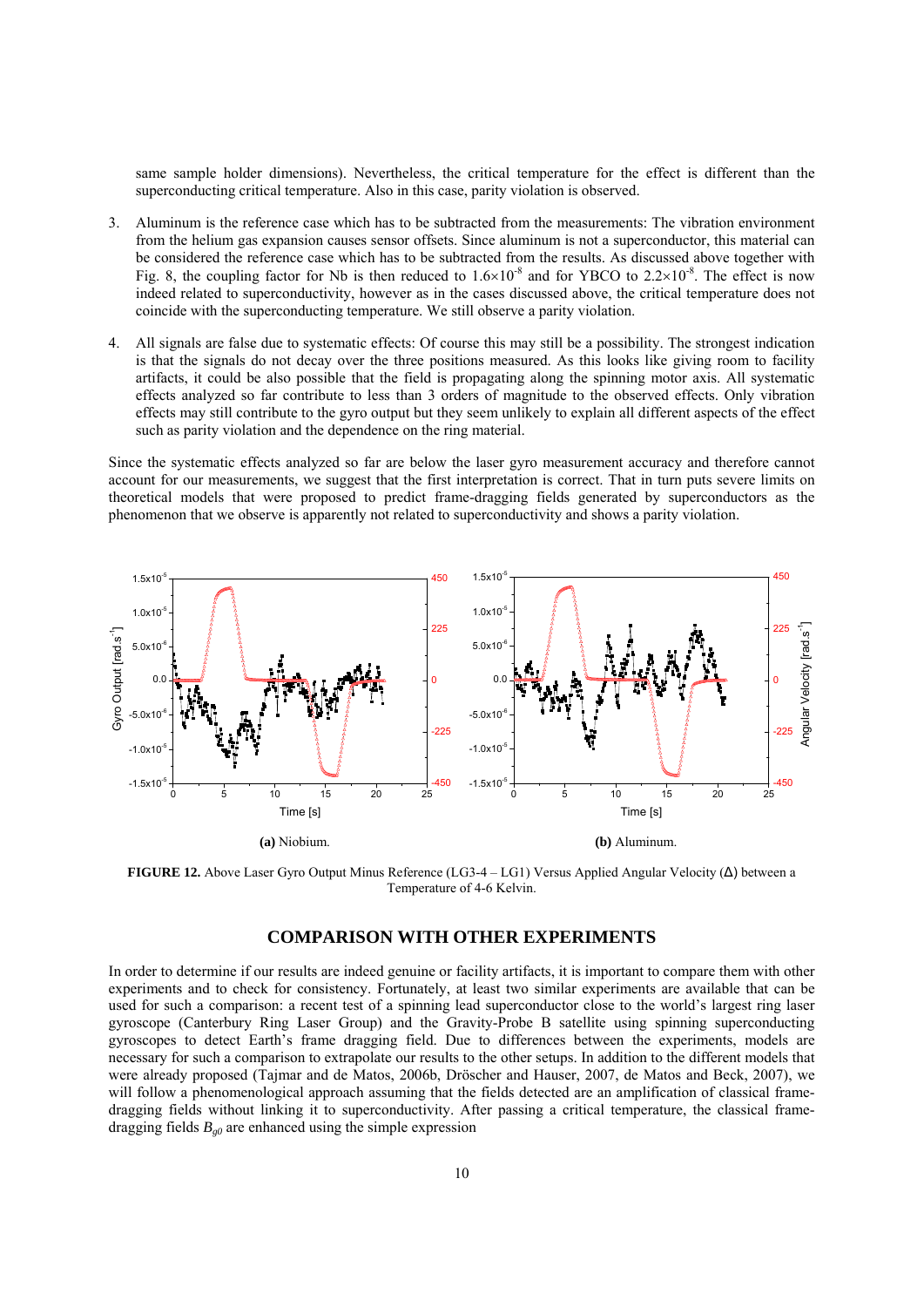$$
B_g = \gamma \cdot B_{g0} \quad . \tag{3}
$$

According the our measurements so far, the enhancement factor  $\gamma$  (or frame-dragging relative permeability factor) is temperature and material dependent, and shows a parity violation. For the comparison with our experiments and the Canterbury setup, the classical frame-dragging field  $B_{\varrho 0}$  at the center of a ring and a disc is given by,

$$
B_{g0} = \frac{4G}{c^2} \frac{m}{R_o + R_i} \cdot \omega \quad , \tag{4}
$$

where *m* is the spinning mass,  $R_0$  the outer radius,  $R_i$  the inner radius (=zero for the case of a disc), and  $\omega$  the angular velocity. Using our measurements, we get  $\gamma \approx 1.2 - 1.7 \times 10^{18}$  for the various material combinations at a temperature of 5 K (we assumed that the field measured at the gyro's location is similar to the one in the center of the spinning ring).

For the comparison with the Gravity-Probe B data, we have to calculate the classical frame-dragging field for a spinning shell or sphere with radius  $R$  along the central axis  $z$ , given by

$$
B_{g0}(z) = \frac{2G}{c^2} \frac{I}{z^3} \cdot \omega \quad z > R
$$
  
\n
$$
B_{g0}(z) = \frac{5G}{c^2} \frac{I}{R^3} \cdot \omega \quad z = 0 \quad (sphere)
$$
  
\n
$$
B_{g0}(z) = \frac{2G}{c^2} \frac{I}{R^3} \cdot \omega \quad z = 0 \quad (shell)
$$

where *I* is the moment of inertia.

1

It is important to note that the classical fields scale with mass and geometry of the spinning source. If the effect would be related to a superconductive-like phenomenon, the field strengths are expected to be independent of mass and geometry of the spinning source similar to the London moment-magnetic field produced by a rotating superconductor that is only proportional to the angular velocity and the charge-to-mass ratio of the Cooper-pair.

## **Comparison with Canterbury Ring Laser Group Experiment**

Recently, an independent experimental test was carried out, where a lead disc at liquid helium temperature was spinning close to the world's most precise ring laser gyro UG2 from the Canterbury Ring Laser Group (Graham et al, 2007). Contrary to our setup, the gyro here is operated outside of the cryostat facility due to its large dimensions of 21x39.7 m. This should greatly reduce any vibration offsets associated with the evaporating helium gas. Fig. 13a shows the gyro's response to the speed of the spinning superconductor\* . Here too, we see that the gyro reacts if the superconductor is rotated. Again, we note a parity violation as the gyro response is greater for the counter-clockwise rotation – which is the opposite direction as in our experiments. Since this experiment was carried out in the southern hemisphere and our experiments in the northern hemisphere, a first hint at the origin of the parity effect could be the Earth's rotation. A similar parity anomaly that may be related to our effect was reported on gyro weight and free-fall experiments in a Japanese laboratory (Hayasaka and Takeuchi, 1989, Hayasaka et al, 1997), which showed the same parity direction as in our laboratory and was also located on the northern hemisphere. However, these claims could not be verified in a number of replication attempts up to now (Luo et al, 2002 and references therein).

As the UG2 gyro is large compared to the actual rotating superconductor, a field distribution has to be assumed in order to compare our results with the UG2 results. The Canterbury group used a dipolar distribution for the interpretation of their experimental data. As computed in (Graham et al, 2007), the UG2 gyro output was multiplied

 $*$  The gyro data from (Graham et al, 2007) was converted into rad.s<sup>-1</sup> and the offset at zero angular velocity was removed for consistency with the present paper.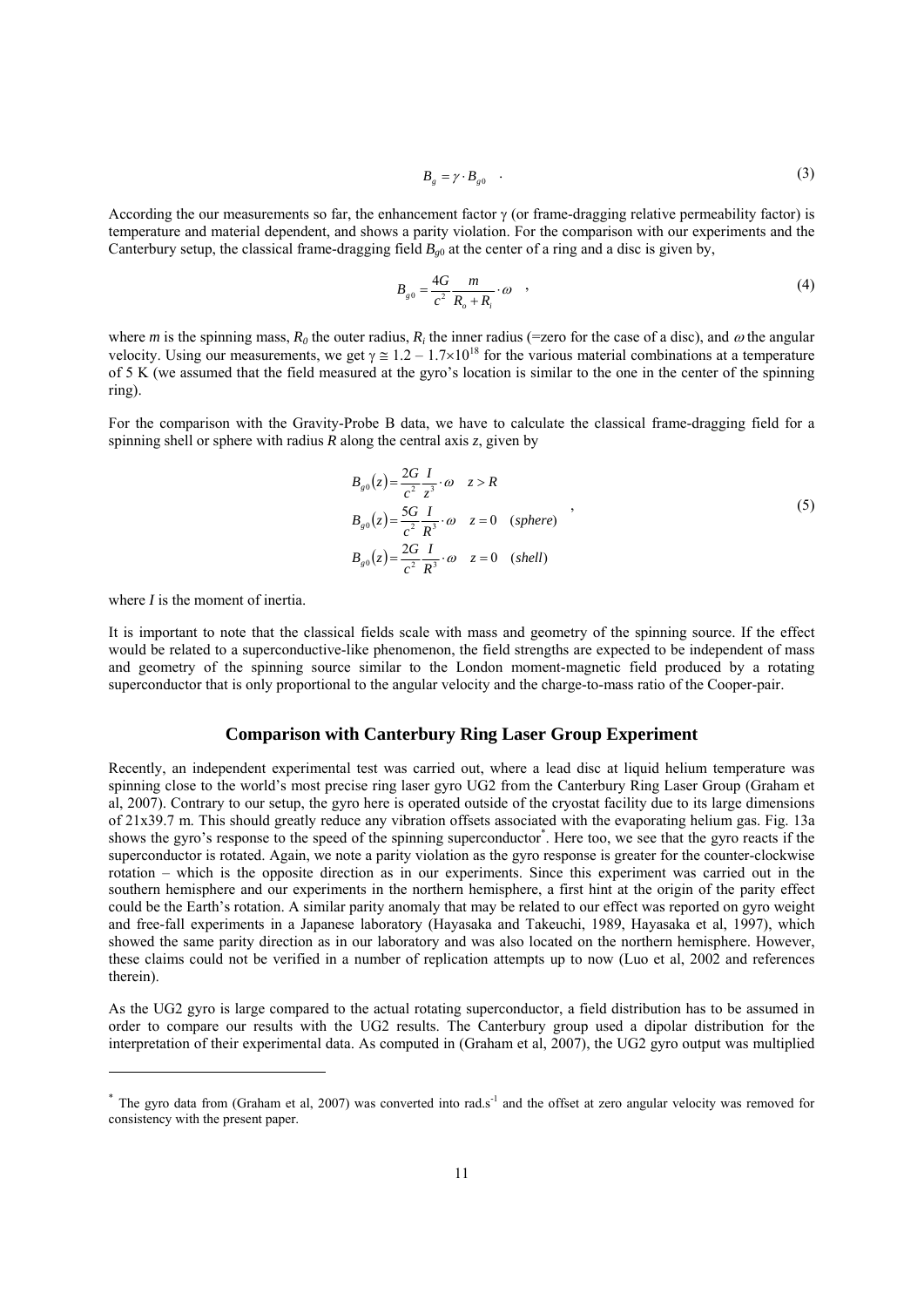by a factor of  $1.7 \times 10^6$  to get an estimate of the frame-dragging-like signal strength in the vicinity of the rotating superconductor. Fig. 14b shows the gyro response corrected by the dipolar field distribution and the applied angular velocities. The coupling factor (Gyro Output)/ $\omega$  computed for the counter-clockwise direction is 3.8±3×10<sup>-7</sup>. It is possible to improve the statistics with additional filter. By applying a 200 pt digital moving average filter, the counter clockwise direction coupling factor yields  $3.8\pm1.3\times10^{-7}$ . This is nearly one order of magnitude above our measurements in the close vicinity of the spinning superconductor. One major difference is the disc shape in comparison with our ring superconductors.

Indeed, by computing the enhancement factor  $\gamma$  from the angular momentum of the spinning disc and the UG2 gyro output, we get  $\gamma \approx 1.9\times10^{18}$  for the counter-clockwise rotation, a value very close to the ones in our setup. This suggests that the fields observed are scaling like classical frame-dragging fields. A superconducting-like phenomenon such as a gravitomagnetic London moment would give the same results in the Canterbury and in our setup.



Angular Velocity of Lead of Superconductor (Red).

 **(a)** UG2 Gyro Response (Black) and Applied **(b)** UG2 Gyro Response versus Applied Angular Velocity.

**FIGURE 13.** Experimental Results from the Response of the UG2 Ring Laser Gyro to the Rotation of a Lead Superconductor – Extrapolated to the Spinning Source and Normalized (Data taken from Graham et al, 2007).

## **Comparison with Gravity-Probe B Results**

Since Gravity-Probe B (GP-B) measured with unprecedented accuracy the precession of superconducting gyros in a polar orbit around Earth, one would expect to see the effect of an enhanced frame-dragging-like field in their setup as well. The experiment consists of four gyros, which are equally spaced and aligned along the roll axis of the satellite towards the guide star IM Pegasi (Keiser et al, 1998). Gyro 1 and 3 are rotating in one direction and Gyro 2 and 4 in the other direction so that the poles are always facing each other. Note that for the gravitational case, similar poles attract contrary to magnetic fields where opposite poles attract (Wald, 1972). If the spinning gyros now produce a frame-dragging-like field, a restoring torque would appear proportional to the misalignment of the gyro's axis with the spacecraft axis towards the guide star. This in turn will cause additional precession of the gyros. We can express this drift in function of the misalignment angle <sup>ψ</sup>as (Forward, 1961, Muhlfelder, 2007)

$$
\Omega = \frac{B_g}{2} \cdot \sin(\psi) \quad , \tag{6}
$$

where  $B_{\rho}$  is the frame-dragging-like field at the location from one gyro caused by the others. As a first approximation, we use a dipolar field expansion with a gyro separation of 75 mm and a gyro diameter of 38 mm.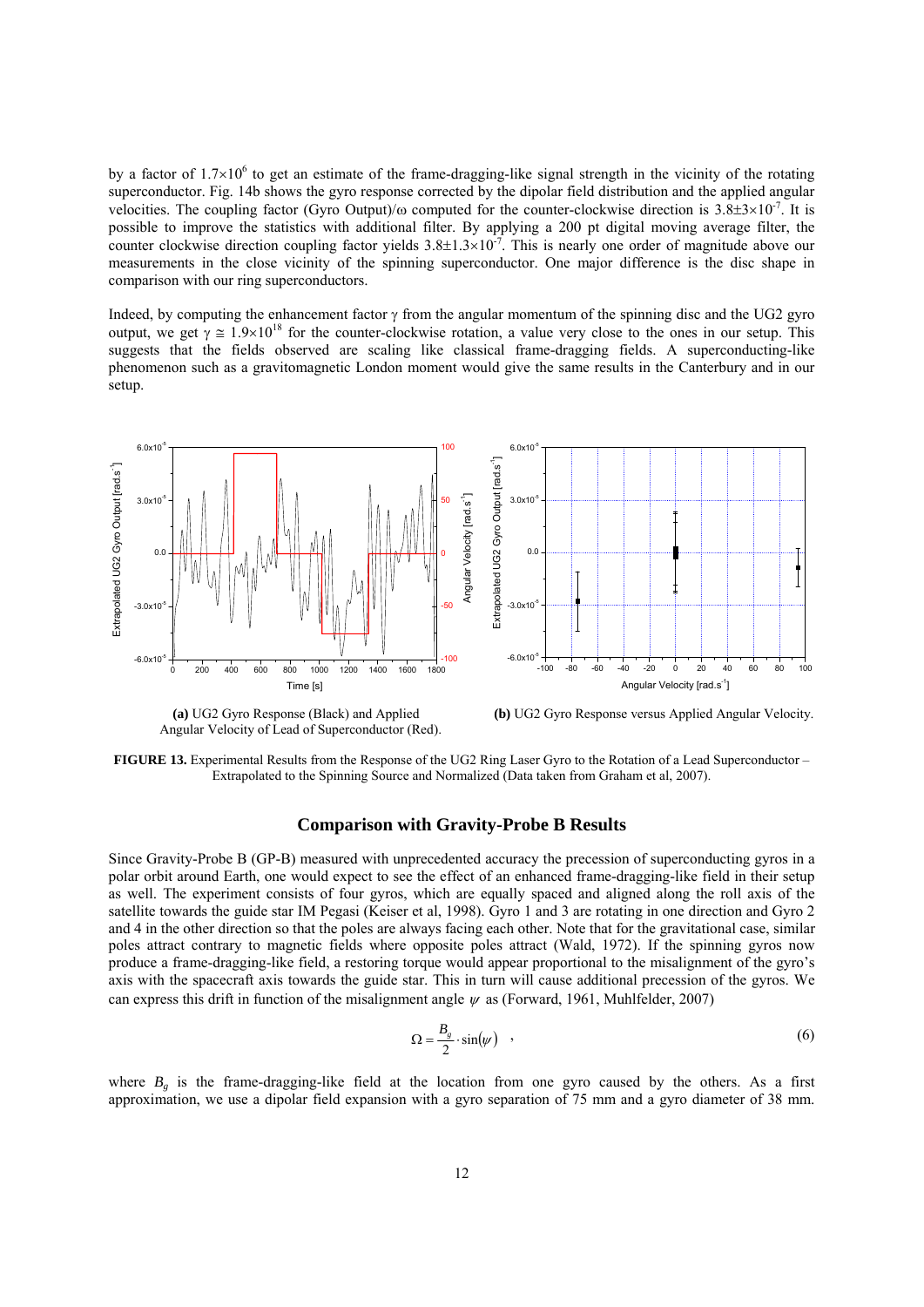The final speed of the four gyros was measured to be 79.4, 61.8, 82.1 and 64.9 Hz respectively. The gyros are made out of fused quartz spheres coated with a 1.25 µm layer of Niobium.

An anomalous torque proportional to the misalignment angle was indeed seen in the GP-B experiment with drift rates of a couple of arcsec/day/degree. The anomalous torque anomaly is presently modeled as an electrostatic patch effect due to a variation of the electric potential along the gyro's surface. Without distinguishing between a patch effect or frame-dragging origin of this effect, we can at least express an upper value for any non-classical framedragging field generated by the rotating superconducting Nb shells. Using the average torque of all four gyros, the upper-limit coupling factor  $B_{\nu}/\omega \approx 1\times10^{-9}$  at the center of the spinning superconductor. This is more than an order of magnitude smaller compared to our setup.

By using the angular momentum of the gyro, we can estimate an upper limit for the enhancement factor by comparing the fields to the observed anomalous torques. Since the gyro has only a Nb layer, the  $SiO<sub>2</sub>$  will dominate the angular momentum by orders of magnitude. By taking an enhancement factor  $\gamma$  for SiO<sub>2</sub> that is half the value for Nb, we get a fairly good match with the observed anomalous torques as shown in Fig. 14 (here we assumed again a parity violation similar to the other experiments). This suggests that our effect might be an alternative explanation for the anomalous torques observed on Gravity-Probe B. Since we did not specifically measure  $SiO<sub>2</sub>$  in our setup, we can set this enhancement factor as a possible upper limit for this material at 4 K. Since Nb contributes very little to the angular momentum, the upper limit enhancement factor is about a factor of 500 larger compared to the values from our experiment. That would still leave enough room for a possible patch effect assuming that  $SiO<sub>2</sub>$  does not contribute to the frame-dragging effect. Further experiments are necessary to clarify this point.



**FIGURE 14.** GP-B Gyro Misalignment Torque Drifts and Spin-Spin Approximation from Equ. (6) - Data taken from (Gill and Buchman, 2007) with Linear Fit up to 1 deg and  $\gamma_{SiO2} = 0.6 \times 10^{18}$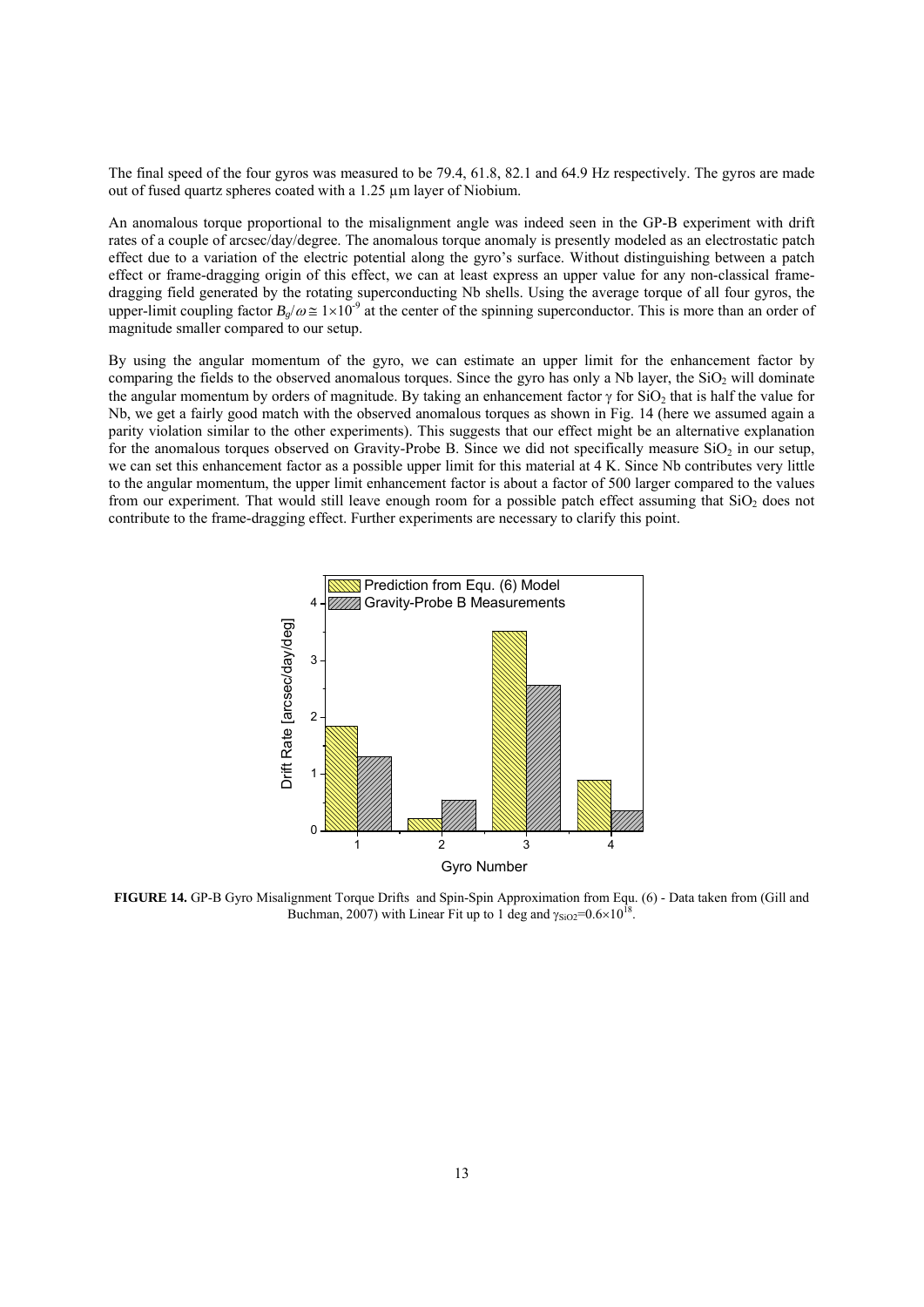## **SUMMARY AND CONCLUSION**

High-resolution accelerometer and laser gyroscope measurements were performed in the vicinity of spinning rings at cryogenic temperatures. After passing a critical temperature, which does not coincide with the material's superconducting temperature, the angular acceleration and the angular velocity applied to the rotating ring could be seen on the sensors although they are mechanically de-coupled. A parity violation was observed for the laser gyroscope measurements such that the effect was greatly pronounced in the clockwise-direction only.

Table 1 summarizes our laser gyroscope experiments and compares them with an independent test performed by the Canterbury Ring Laser Group and the Gravity-Probe B anomalous torque measurements. The data is given as a simple coupling factor with respect to the applied angular velocity (as predicted by superconducting-like models) as well as an enhancement factor amplifying the classical frame-dragging field of the spinning source. We see that the effect scales well with an enhancement factor of  $\approx 1.10^{18}$  throughout the different experimental setups. Apart from the parity violation, this suggests that the effect behaves similar to a classical frame-dragging field but greatly amplified. It does not show the signature of a superconductivity-like phenomenon, that would lead to similar  $B_{\varrho}/\omega$ coupling factors between the different setups.

| Spinning Source.                         |                  |                                                        |                 |                                               |                |
|------------------------------------------|------------------|--------------------------------------------------------|-----------------|-----------------------------------------------|----------------|
| <b>Experiment</b>                        | <b>Material</b>  | Coupling Factor $(B_{\alpha}/\omega)$ .10 <sup>8</sup> |                 | Enhancement Factor $\gamma$ .10 <sup>18</sup> |                |
|                                          |                  | <b>CW</b>                                              | <b>CCW</b>      | <b>CW</b>                                     | <b>CCW</b>     |
| Tajmar et al (Laser Gyro)                | YBCO+Al          | $5.3 \pm 0.2$                                          | $-1.2 \pm 0.1$  | $1.7 \pm 0.1$                                 | $-0.4 \pm 0.1$ |
|                                          | $Nb + Al$        | $3.2 \pm 0.5$                                          | $-0.4 \pm 0.3$  | $1.2 \pm 0.2$                                 | $-0.1 \pm 0.1$ |
|                                          | Al               | $3.8 \pm 0.3$                                          | $-0.7 \pm 0.3$  | $1.7 \pm 0.1$                                 | $-0.3 \pm 0.1$ |
| Graham et al                             | Pb               | $-5.3 \pm 8.5$                                         | $37.7 \pm 13.2$ | $-0.5 \pm 0.8$                                | $1.9 \pm 0.7$  |
| Gravity Probe-B Upper Limit <sup>*</sup> | SiO <sub>2</sub> | ${}_{0.1}$<br>${}_{0.1}$                               |                 | ${}^{<}0.6$                                   |                |
|                                          | Nb               |                                                        |                 | < 500                                         |                |
| Average over all overage                 |                  |                                                        |                 |                                               |                |

**TABLE 1.** Comparison of All Experimental Data for a Frame-Dragging-Like Field at T=4K at the Center of the Spinning Source.

Average over all gyros

The results can also be used to compare with different theoretical models that have been proposed predicting large frame-dragging fields around rotating superconductors. Apart from the parity violation and the non-superconductor critical temperatures observed in the experiments, especially the Gravity-Probe B data rules out all present models by up to 4 orders of magnitude. The experimental data also rules out our initial Cooper-pair mass anomaly hypothesis (Tajmar and de Matos, 2003, Tajmar and de Matos, 2005) by 5 orders of magnitude.

| <b>TABLE 2.</b> Comparison of Existing Theoretical Models with Experimental Limits at |  |
|---------------------------------------------------------------------------------------|--|
| T=4K at the Center of the Spinning Source.                                            |  |

| <b>Theory</b>                                                                          | Coupling Factor $(B_g/\omega)$ .10 <sup>8</sup> |                  |                              |  |  |
|----------------------------------------------------------------------------------------|-------------------------------------------------|------------------|------------------------------|--|--|
|                                                                                        | <b>Tajmar</b><br>Config (Nb)                    | Graham<br>Config | Gravity<br>Probe-B<br>Config |  |  |
| Tajmar and de Matos                                                                    | 395                                             | 332              | 395                          |  |  |
| Dröscher and Hauser                                                                    | 130                                             | 130              | 130                          |  |  |
| de Matos and Beck                                                                      | 1.6                                             | 1.6              | 1.6                          |  |  |
| Experimental Results <sup>*</sup>                                                      | $3.2 \pm 0.5$                                   | $37.7 \pm 13.2$  | ${}_{0.1}$                   |  |  |
| We neglect the parity violation and use the maximum value from the CW or CCW direction |                                                 |                  |                              |  |  |

The gyro responses do not correlate with the accelerometer measurements because they are lower by a factor of 100 if one assumes the standard induction law. It is not clear at the moment if systematic effects such as vibration rectification are responsible for the accelerometer mismatch or if this discrepancy between accelerometer- and gyro measurements is correct as this was recently theoretically predicted (de Matos and Beck, 2007).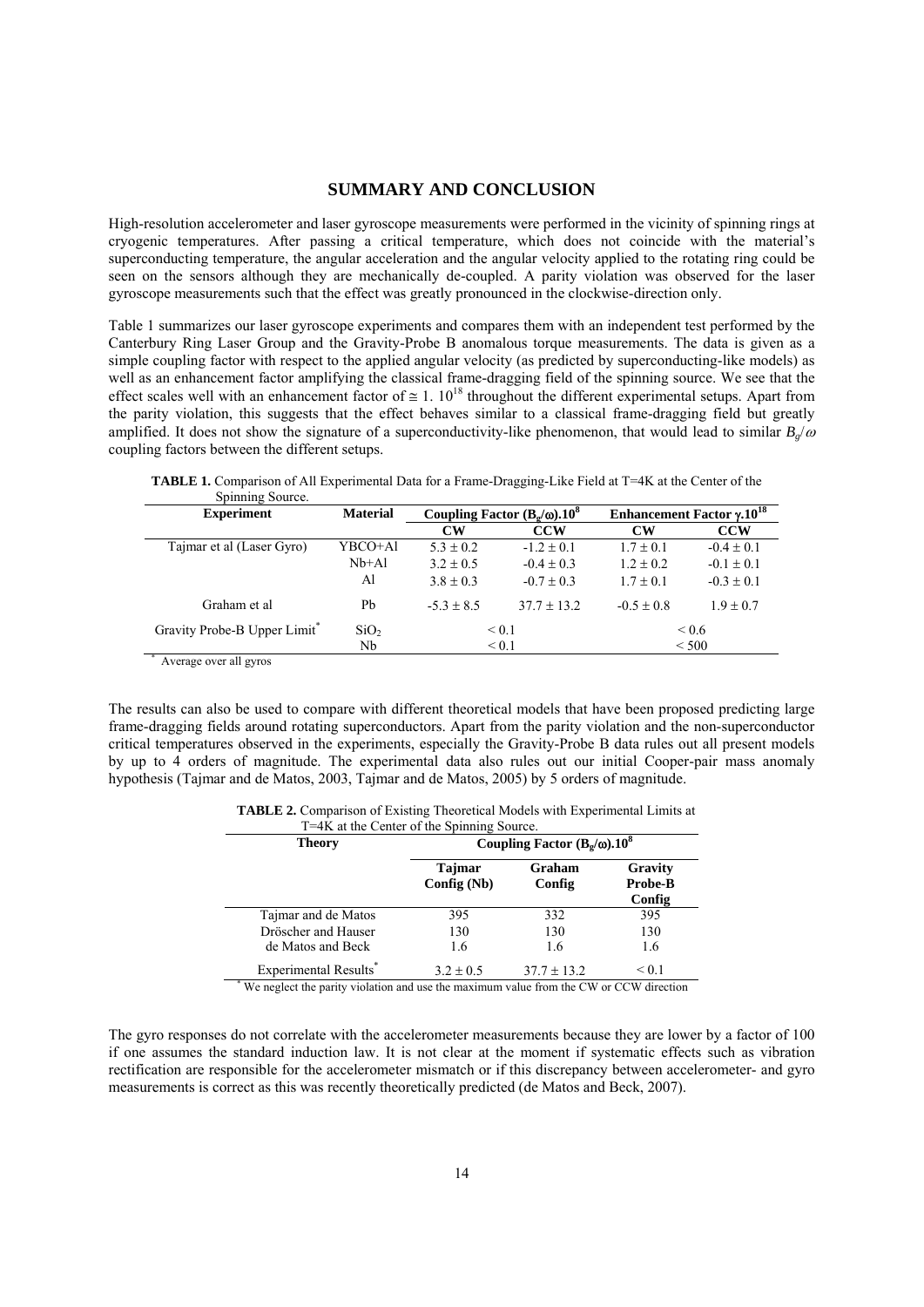All laser gyro systematic effects modeled and analyzed so far show that facility artifacts from mechanical friction, magnetic fields or vibration effects are at least 3 orders of magnitude below the high-resolution gyro measurements. Although vibration offsets might still be present in our data, which will be investigated in further testing, all data and analysis suggests that the observed effects are real.

#### **NOMENCLATURE**

- A = surface area of sample holder  $(m^2)$
- $B_g$  = frame-dragging field (rad.s<sup>-1</sup>)
- c = speed of light  $(=3\times10^8 \text{ m.s}^{-1})$
- $\gamma$  = enhancement or relative frame-dragging permeability factor
- G = gravitational constant  $(= 6.67 \times 10^{-11} \text{ m}^3.\text{kg}^{-1}.\text{s}^{-2})$
- $g =$  gravitational field (in unit of Earth standard acceleration = 9.81 m.s<sup>-2</sup>)
- $I = \text{angular momentum} (kg.m^2.s^{-1})$
- $m =$  mass (kg)
- $\eta$  = viscosity (Pa.s)
- $\dot{\omega}$  = angular acceleration (rad.s<sup>-2</sup>)
- $\omega$  = angular velocity (rad.s<sup>-1</sup>)
- $\Omega$  = gyro precession (rad.s<sup>-1</sup>)
- $\psi$  = gyro misalignment angle (deg)
- $R =$  radius (m)
- $T =$  temperature  $(K)$
- $T_c$  = critical superconducting temperature (K)
- $v =$  velocity of helium gas  $(m.s^{-1})$
- $\Delta x =$  gap between sample holder and sensor chamber (m)
- $z =$  distance along central spinning axis (m)

## **ACKNOWLEDGMENTS**

This research program is funded by the Austrian Research Centers GmbH – ARC. Part of this research was sponsored by the European Space Agency under GSP Contract 17890/03/F/KE and by the Air Force Office of Scientific Research, Air Force Material Command, USAF, under grant number FA8655-03-1-3075. The U.S. Government is authorized to reproduce and distribute reprints for Governmental purposes notwithstanding any copyright notation thereon. We would like to thank R.Y. Chiao, R. Packard, C.J. de Matos and J. Overduin for many stimulating discussions.

#### **REFERENCES**

- Chiao, R.Y., "Millikan Oil Drops as Quantum Transducers between Electromagnetic and Gravitational Radiation," (2007), http://arxiv.org/abs/gr-qc/0702100v2, accessed July 25, 2007.
- Christel, L.A., Bernstein, M., Craddock, R., and Peterson, K., "Vibration Rectification in Silicon Machined Accelerometers," in the proceedings of the *International Conference on Sensors and Actuators*, IEEE Conference Proceedings, San Francisco, 1991, pp. 89-92.
- Ciufolini, I., and Pavlis, E.C., "A Confirmation of the General Relativistic Prediction of the Lense-Thirring Effect," *Nature*, **431**, 958-960, (2004).

Ciufolini, I., and Wheeler, J.A., *Gravitation and Inertia*, Princeton University Press, New Jersey, 1995, pp. 365-374.

- de Matos, C.J., and Tajmar, M., "Gravitomagnetic London Moment and the Graviton Mass inside a Superconductor," *Physica C*, **432**, 167-172, (2005).
- de Matos, C.J., and Beck, C., "Possible Measurable Effects of Dark Energy in Rotating Superconductors," (2007), http://arxiv.org/abs/0707.1797v1, accessed July 25, 2007.
- Dröscher, W., and Hauser J., "Advanced Propulsion Systems from Artificial Acceleration Fields," 43rd AIAA/ASME/SAE/ASEE Joint Propulsion Conference and Exhibit, Cincinnati, OH, July 8-11, AIAA-2007-5595, 2007.
- Everitt, F., "First Results from Gravity Probe B," (2007), http://einstein.stanford.edu/content/aps\_posters/APS\_talk\_Everitt.pdf, accessed July 25, 2007.

Forward, R.L., "General Relativity for the Experimentalist," *Proceedings of the IRE*, 892-586, (1961).